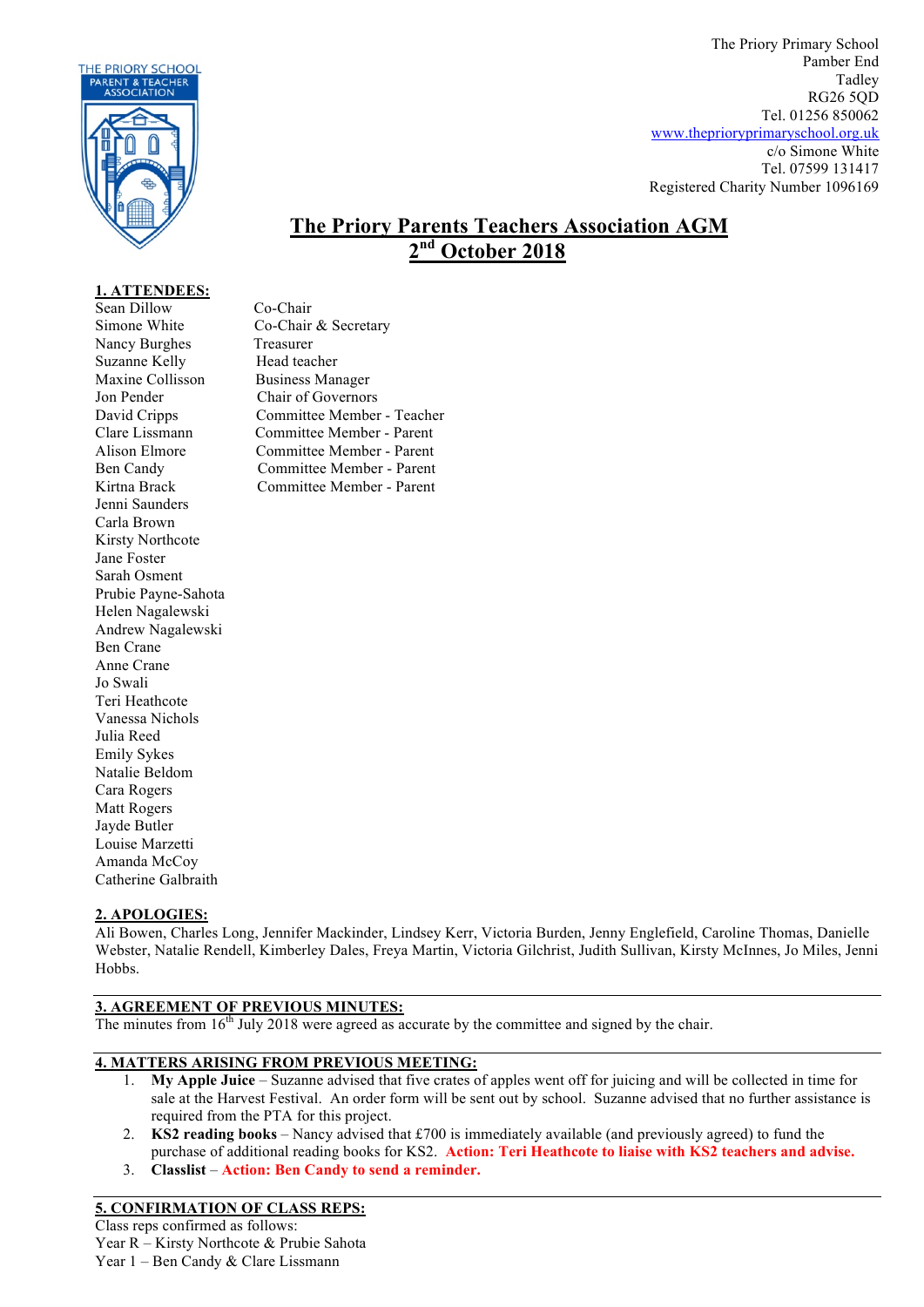Year 2 - Ali Elmore & Jenni Saunders Year 3 – Jo Miles & Wendy Gill Year 4 – Catherine Galbraith & Helen Johnson Year 5 – Simone White & Charlotte Clint Year 6 – Amanda Wise **Action: Simone to update class rep contacts and forward to new Secretary.**

## **6. CHAIRS REPORT:**

The following was read on behalf of Simone and Sean:

*Thank you so much for attending the PTA AGM tonight, we really appreciate your support. It is particularly fantastic to see some new faces and have you on board.*

*As we reflect on the last year, as a PTA, we should be very proud of what we have achieved and made possible for all the children of The Priory. We are extremely proud to be able to support our wonderful school.*

*We have always been fortunate and grateful to have the support of our Head Teacher, Suzanne Kelly who has attended all our meetings together with our Business Manager, Maxine Collisson – thank you very much!*

*We started the year by making a change to our Charity Constitution and are really pleased to have become a Parent Teacher Association (rather than just a Parent Association that we were before). Having teachers on board has been beneficial in many ways – we have profited on their experience, knowledge, willingness to help and worked together to strengthen the relationship between school and parents. It has been truly wonderful seeing the parents, children and teachers laughing and running stalls together at our Christmas and Summer events. Thank you so much to all the teaching staff who have been part of the PTA this last year.*

*The PTA team have worked tirelessly during the past 12 months to put on events that have been fun, sociable and great fundraisers. Together, we have enjoyed Quiz Nights, Christmas Wreath Workshops, a Christmas Fair, an Easter Hunt, a Summer Fair and a very sociable and profitable weekly Outdoor Pop-Up Café during the sunnier months. We've also sold advertising space, 'pop-up' shop space, ice-creams, photographs, uniform (both new and second-hand), exchanged secondhand clothing for cash, ran a school lottery, set the children a Sponsored Spell challenge and set up a few commission-based schemes with local businesses.*

*These fundraisers have enabled us to raise just over an incredible £15,000 for the school last year - every single child at The Priory will benefit from this. That's no mean feat and we think it deserves a word of thanks to the PTA members and their helpers – so, THANK YOU! This money has enabled us to fund much fun for the children, such as exciting school trips, an in-house Christmas Panto, African Drumming Workshops, Skipping workshops, Farm Animal Visits, Coding Workshops, Children's Entertainers, Concerts and National Trust Membership. We've also been able to pay for a new reading scheme, contributed towards a new stage and supported the new Garden Project to name a few.* 

*For us, this is the last time we will chair the PTA meetings. We have also indicated that we will be stepping down from the PTA committee too. We want to thank the team for trusting in us and to the school for the supportive manner in which they have engaged with us and the PTA. We are certain that we will still be involved with PTA activities and look forward to supporting the PTA in new ways.*

*We would like to formally express our heartfelt thanks to our brilliant PTA team, to Mrs Kelly, all the teachers and staff of The Priory School and anyone who has given up their precious time - and money (!) - to make this a successful and enjoyable year – it takes a great team to achieve what we have this year and we could not have done it without you all.*

*We are certain that you are here tonight because you want this school to be a great place for your children and so we appeal to you to involve yourselves and help out in any way you can – whether it be at committee level, or on a more practical event by event basis. There is room at both ends of this spectrum of involvement – it just requires you to take your place and it is actually a lot of fun and very rewarding! THANK YOU.*

#### **7. TREASURERS REPORT:**

Nancy presented the Treasurers Report. **For full report see attached – Priory School PTA Treasurer Report\_Oct18.doc**

Key points (as at  $01/10/18$ )

- 1. **£15,773.22** = PTA funds available for school spending (in addition, there is a £1,500 reserve)
- 2. £14,690 = Net profit from fundraising events
- 3. £8,279.69 = Total donations made to school during the academic year 2017/2018
- 4. £20,579.26 = PTA Bank Account balance
- 5. £23,622.26 = Total income for the academic year  $2017/2018$
- 6. £18,217.96 = Total expenditure for the academic year  $2017/2018$
- 7. £127.89 = Total raised through commission based schemes (Stickerscape and Giving Machine)

Nancy was delighted to report the £15,773.22 funds available to school at the start of this academic year (2018/2019) and expressed what a brilliant place to be in.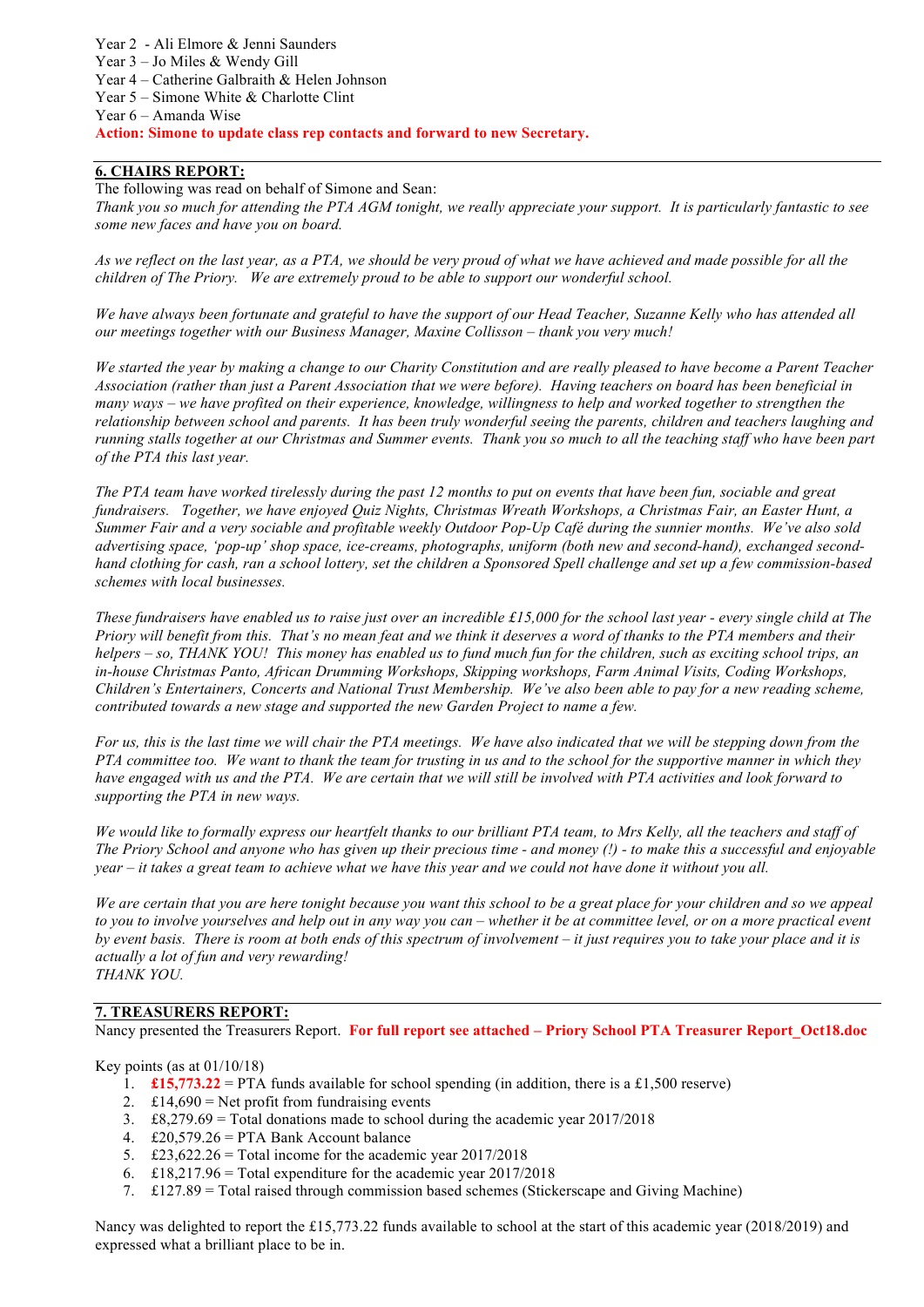**Independent audit of accounts** - It was unanimously agreed that there is no requirement for an independent audit.

**Commission based schemes** - £127.89 was raised via stickers purchased from Stickerscape and purchases via Giving Machine. These should be promoted and encouraged together with others, such as Amazon Smile. **Action: PTA committee to discuss.**

**Change of bank signatories** – Current bank signatories are Nancy Burghes and Simone White, with two signatories always required. It was agreed for Simone to be removed as signatory and Andrew Nagalewski (Chair) and Cara Rogers (Secretary) to be added. **Action: Nancy to arrange.**

#### **Charity Commission data gathering** – **Action: Nancy to gather committee member details and update with the Charity Commission.**

**PTA Charity Name** – The committee voted unanimously that the PTA charity name should be The Priory School PTA, in accordance with the amendment to our constitution as per minutes from  $14<sup>th</sup>$  September 2017. This should be the name that appears on any PTA accounts, etc. For example: The Constitution, bank account, Parentkind Membership, Charity Commission data, etc. **Action: Nancy to arrange.**

#### **8. EVENT DATES 2018/2019 (confirmed with school):**

The following dates have been agreed with school and are in the school calendar. **Action: New committee to liaise with school if any changes are required.**

- 1.  $1<sup>st</sup>$  December 2018 (Saturday) Christmas Fair
- 2. w/c  $25<sup>th</sup>$  February 2019 Sponsored Spell (spellings, sponsor forms, etc to go out week before h/t)
- 3. 30<sup>th</sup> March 2019 (Saturday) Easer Eggstravaganza
- 4. 21-23<sup>rd</sup> June Priory Big Weekend (Saturday  $22^{nd}$  June Summer Fair)

### **9. RESIGNATION OF 'OFFICERS & COMMITTEE MEMBERS:**

E-mailed resignations from Ordinary Committee Members have been received, in advance of the meeting, from Charles Long, Amanda McCoy, Carla Brown, Catherine Galbraith, Debra Adams, Jane Connell, Jennifer Mackinder, Joanne Swali, Lindsey Kerr, Louise Mouzouris-Marzetti, Victoria Burden and Sarah Osment.

In accordance with our Constitution, the current Co-Chairs (Sean Dillow & Simone White), Secretary (Simone White) and Treasurer (Nancy Burghes), stood down as Officers of the Priory PTA. All current Ordinary Committee Members/Trustees also stood down.

## **10. ELECTION OF OFFICERS AND TRUSTEES OF THE COMMITTEE:**

The following parents and teachers were nominated as Ordinary Committee Members/Trustees:-

Ben Candy - Nominated by Simone White, Seconded by Nancy Burghes Kirtna Brack - Nominated by Simone White, Seconded by Nancy Burghes Alison Elmore - Nominated by Simone White, Seconded by Nancy Burghes Clare Lissmann – Nominated by Simone White, Seconded by Nancy Burghes David Cripps – Nominated by Simone White, Seconded by Nancy Burghes Ali Bowen - Nominated by Simone White, Seconded by Nancy Burgher (proxy vote) Helen Nagalaweski – Nominated by Simone White, Seconded by Nancy Burghes Teri Heathcote – Nominated by Simone White, Seconded by Nancy Burghes Jane Foster – Nominated by Simone White, Seconded by Nancy Burghes Fiona Holroyde – Nominated by Alison Elmore, Seconded by Simone Whie

The following parents were nominated as the Officers: Chair: Nominated as Andrew Nagalewski by Simone White, Seconded by Nancy Burghes. Treasurer: Nominated as Nancy Burghes by Simone White, Seconded by Sean Dillow. Secretary: Nominated as Cara Rogers, Seconded by Nancy Burghes.

The Committee will comprise of 3 Officers plus 10 Ordinary Committee Members/Trustees for the year ending August 2019.

Everyone looks forward to supporting the Officers and Committee Members in their roles.

#### **Action: All committee members to see Nancy for information required for the Charity Commission Action: Cara to update the Parentkind Committee information**

## **11. A.O.B.:**

- 1. **Christmas Cards** Kirsty Northcote asked if the children at school could design their own Christmas Cards, for parents to then purchase (as previously done at school). Kirsty showed an example. Suzanne Kelly agreed and for this to be done as half term homework. **Action: Kirsty to liaise with Suzanne.**
- 2. **Second-hand Uniform** Clare Lissmann advised that she could no longer continue organising this. Emily Sykes offered to take this on, including the storage of it, with the continued assistance of Ali Emore. **Action: Clare to hand over to Emily/Ali.**